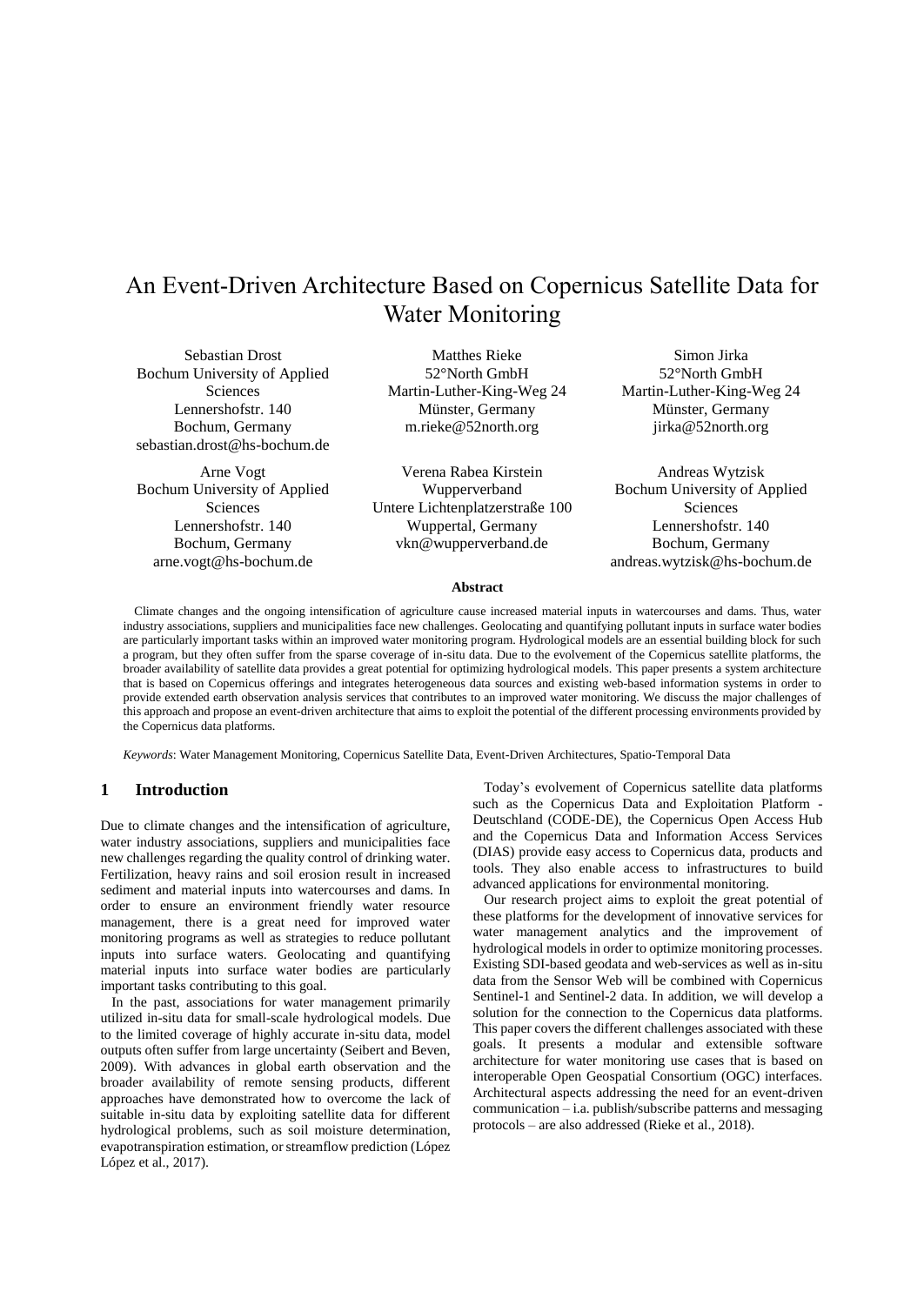

# **2 Related Work**

In order to build an efficient infrastructure that supports the water monitoring tasks outlined in the introduction, several related developments need to be taken into account. These are primarily the integration of in-situ observations as well as the provision and handling of remote Earth Observation data.

The Sensor Web Enablement (SWE) framework standards developed by the Open Geospatial Consortium (OGC) must be considered for accessing in-situ observation data. These standards provide a comprehensive suite of interface and data model/encoding specifications (Botts et al., 2006). The applicability of these standards for water monitoring tasks has already been proven in practice (Stasch et al., 2018).

Complementary to in-situ measurements, which are typically gathered by the water industry itself, the large amounts of the Copernicus program's raster-based Earth Observation data are an important resource for this work. The availability of data access and exploitation platforms such as CODE-DE (Storch et al., 2018) and the European DIAS nodes needs to be considered. Furthermore, there is a broad range of activities addressing the question how Copernicus can support water resource management (European Commission, 2017).

Finally, the OGC Publish/Subscribe standard provides a specification for enabling push-based communication patterns in spatial data infrastructures. Although it already provides basic functionality to deliver observation data as soon as it becomes available, the specification is currently only available as a SOAP/XML binding. Further work is necessary to support more lightweight communication flows (Bigagli and Rieke, 2017).

# **3 Challenges**

An interoperable integration of remote sensing data and existing SDI-based geodata and services, in-situ data and open meteorological data will enable the development of innovative analytics services for water monitoring. Based on a standardized API, domain- and task-specific applications can be built for various user groups within the hydrological sector (Figure 1). Some viable use cases are e.g. the extraction of land cover dynamics and interannual variability of soil moisture, the recognition of macrophyte hotspots as well as the improvement of models describing pollutant flows.

There are various challenges to fulfilling requirements for a modular and interoperable software architecture based on different data sources and prepared to connect to Copernicus data platforms. These challenges apply to their integration into a water management association's existing IT-infrastructure

# **3.1 Triggering of process workflows**

Depending on the domain specific requirements, different processing workflows have to be triggered either in fixed time intervals or as soon as new datasets are available. For instance, a land cover classification could be executed every time a new satellite scene for a certain area of interest is available, while the monthly aggregated soil moisture only has to be calculated once a month. Such an event-based process execution requires the discovery of different data sources in order to detect suitable spatio-temporal datasets. This task also has to consider the timely delivery of new datasets and the update intervals of existing ones.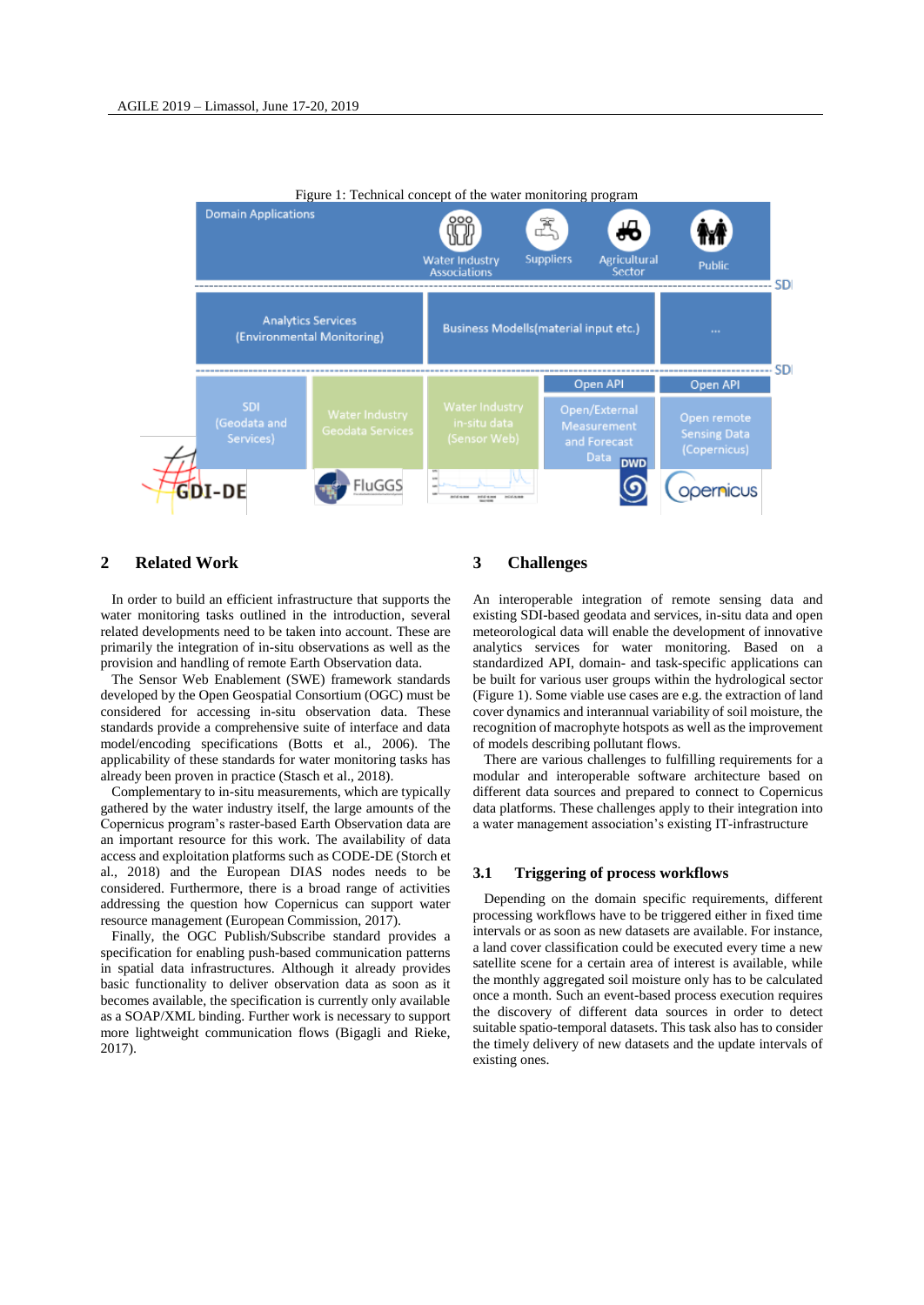# **3.2 Interoperable processing of large earth observation data**

Common open-source tools for processing Earth Observation data are the Sentinel Toolboxes based on the Sentinel Application Platform architecture (SNAP), the Orfeo ToolBox, GRASS GIS or the Integrated Land and Water Information System (ILWIS). These tools are built on open-source, thirdparty libraries, such as GDAL or OpenCV. They provide either an API for one or more programming languages, a command line interface, or both. Since each of these tools focuses on different aspects of satellite imagery processing, a combined use offers a great potential for automatizing processing workflows. The challenge is to develop and establish a standardized and interoperable interface for executing such processes.

# **3.3 Data processing close to the data**

While in-situ sensor data processing usually does not have significant impact on infrastructures, calculations on large Earth Observation (EO) data requires a large amount of storage and processing capability. It is necessary to execute the processes close to the data to minimize the network traffic caused by downloading and transferring large image data into a private execution environment. Some of the Copernicus data platforms such as DIAS web-services, CODE-DE or Sentinel on AWS (Amazon Web Services) provide a scalable computing and storage environment for deployment and execution of custom algorithms. Hence, there would be a significant benefit to exploiting these infrastructures.

# **4 Approach**

### **4.1 Architecture Overview**

The system architecture is designed in a modular fashion and follows a publish/subscribe pattern (Figure 2). The different components are loosely connected to each other via messages that are passed through a message broker. Each module subscribes to messages of interest at the message broker. This approach enables an independent and asynchronous handling of specific events. The different components and their interactions are described as follows.

**Job Manager:** The Job Manager provides a REST API to the domain related user groups in order to define job descriptions for planning the execution of analysis processes. These comprise conditions such as required input data, the area of interest, execution intervals as well as certain quality requirements (e.g. a threshold for cloud coverage of satellite imagery).

**Core Engine:** The job definitions will be evaluated by a Core Engine that schedules jobs for periodical process executions. In addition, it will react to the notifications about the availability of new data by triggering the execution of the corresponding data analysis processes.

**Datasource Observer:** A Datasource Observer runs several observing routines to request datastores for new available data, such as in-situ measurements or Copernicus satellite data. It subsequently publishes messages that contain the metadata for

new datasets. Since the Datasource Observer holds a subscription to the creation of new job definitions, it will only look for those data sets that are actually needed for the process executions.

**Data Wrapper:** Information about all incoming required datasets are stored in a Metadata Storage. The Data Wrapper has access to this storage. For the purpose of defining process inputs, it generates references to the required datasets from the metadata and provides these references to the Core Engine via a REST API.

**Web Processing Service:** The execution of analysis processes provided by EO Tools is encapsulated by a OGC Web Processing Service (WPS), which provides a standardized interface for this purpose. A WPS process is triggered as soon as all inputs are available and the analysis process is ready for execution. Since the notification message for such an event only contains references to the input data, the WPS takes care of fetching and preparing the data to make it available in the processing environment.

As one can see, each component of our architecture encapsulates certain limited tasks. This enables the single components to be run as microservices which provide horizontally scaling capabilities for our system. We designed the systems' components in a way that facilitate its deployment as containers. The message broker plays an important role in this architecture, since it is responsible for routing messages between the single components' instances. Overall, such a microservice design prepares our system for operating in a cloud environment that builds on container virtualization.



#### Figure 2: Architecture for the water monitoring systemWater Management Environment Processing Environment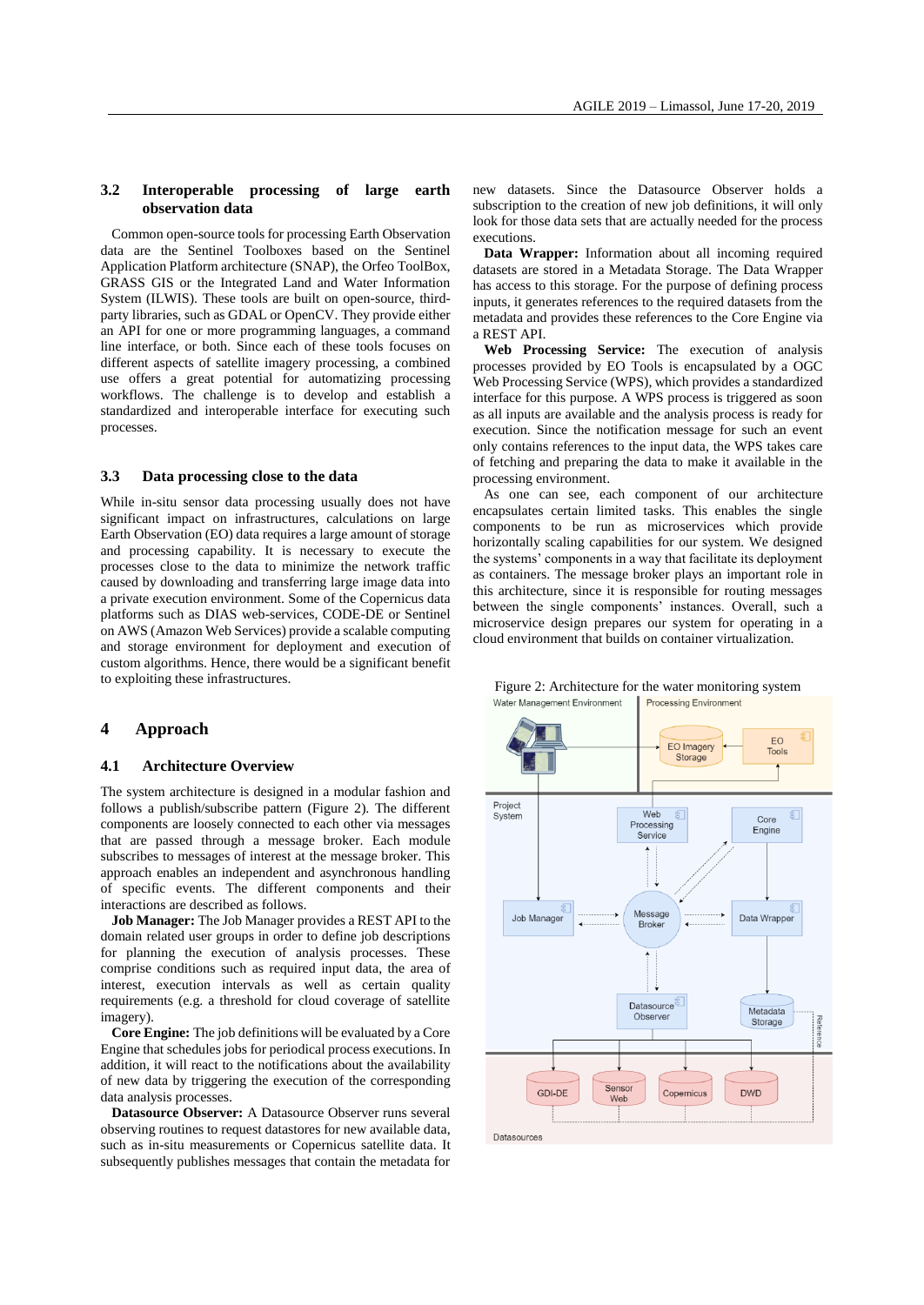Figure 3: Example JSON message for a Job Definition

```
{
   "name": "interannual-soil-moisture-detection",
   "description": "This Job defines an interannual
                    soil moisture detection.",
   "created": "2018-12-11T12:03:26.006Z",
   "lastExecution": "2018-12-11T12:03:26.006Z",
   "execution": {
     "pattern": "*/2 * * * *"
   },
   "temporalCoverage": {
     "duration": "PT1M",
     "previousExecution": false
   },
   "areaOfInterest": {
     "extent": [7.000, 52.000, 7.100, 52.100]
   },
   "processingTool": "soil-moisture-detection",
   "inputs": [
     {
       "sourceType": "CopernicusSubsetDefinition",
       "id": "LCC-INPUT-01",
       "missionId": "S2A",
       "productLevel": "MSIL1C"
     },
     {
       "id": "LCC-INPUT-02",
       "sourceType": "SensorWebSubsetDefinition",
       "serviceUrl": "sensorweb.demo.org/service",
       "offering": "ws2500",
       "procedure": "ws2500",
       "featureOfInterest": "ELV-WS2500",
       "observedProperty": "Humidity"
     }
   ]
}
```
# **4.2 Domain Model**

The architecture of our monitoring system is based on the publish/subscribe pattern. For this we need a consistent contract for message exchanges between the single components that consider temporal and spatial aspects as well as process execution descriptions. Once the execution of a certain analysis process is planned, all components involved must be notified about the execution time and the required input data. A notification for the Observer component has to include information about required input data, it must search for. In contrast, the scheduling component requires a time definition for planning the process execution. Hence, the exchanged messages follow a domain model that is defined via the OpenAPI specification. Figure 3 depicts the key aspects of this model.

# **4.2.1 Process Execution Intervals**

The execution time definition of an analysis process is similar to that of a crontab entry. A crontab, commonly used in UNIX environments, is a table that contains fields for time definitions and a command that is scheduled by a cron daemon at a specified time. We use the following time definition pattern based on the Open Group Base Specifications (IEEE and the Open Group, 2018):

<*minute*> <*hour*> <*day-of-month*> <*month*> <*day-of-week*> Accordingly, an analysis process that is to be executed every Monday at 0:00 am will be planned as follows: *0 0 \* \* 1* Our domain model currently only comprises time events but we also plan to include incident-based process executions (e.g. water level exceeds a certain threshold) in further developments.

# **4.2.2 Spatio-Temporal Coverage**

Since hydrological models are limited to certain spatial and temporal extents, the analysis processes are as well. Our domain model considers these demands by including definitions for the spatio-temporal coverage. A process' area of interest is specified analogous to the GeoJSON bounding box as WGS84 coordinates.

In contrast to the static spatial definition, the time extent for a process depends on the execution time. Since the processes will be executed periodically, the temporal coverage of the input data must be adapted for every single execution. To fulfill this requirement, the temporal coverage of input data must be defined as backwards duration, beginning from execution time, in ISO8601 format. For instance, P1M will cover the last month before execution.

### **4.2.3 Input Data Subset Definitions**

Each analysis process deals with specific datasets which can originate from different data sources that are accessible by certain data services. Usually, those services provide different data subsets that are referenced by unique identifiers. The system's domain model must consider these aspects, since the input data for a process are described as subset definitions. Until now, our system is designed to support Sensor Web and Copernicus data services as well as data services within a Spatial Data Infrastructure (SDI) that are indexed in a Catalog Service for the Web (CSW) (Table 1).

| Table 1: Data Source Subset Identifier |                            |                                  |
|----------------------------------------|----------------------------|----------------------------------|
| Data                                   | <b>Subset Identifiers</b>  | <b>Description</b>               |
| Source                                 |                            |                                  |
| Sensor<br>Web                          | Service URL                | Endpoint of a SOS                |
|                                        | Offering                   | Offerings provided by<br>the SOS |
|                                        | <b>Feature of Interest</b> | Feature of Interest for          |
|                                        |                            | a measurement                    |
|                                        | <b>Observed Property</b>   | The property that is             |
|                                        |                            | observed by a sensor             |
|                                        | Procedure                  | The sensor                       |
| Copernicus                             | Mission ID                 | Identifier of the                |
|                                        |                            | Sentinel mission                 |
|                                        | Product Level              | The Sentinel product             |
|                                        |                            | level                            |
| Catalog<br>Service                     | Service URL                | Endpoint of a CSW                |
|                                        | Dataset Identifier         | Identifier of the CSW            |
|                                        |                            | dataset                          |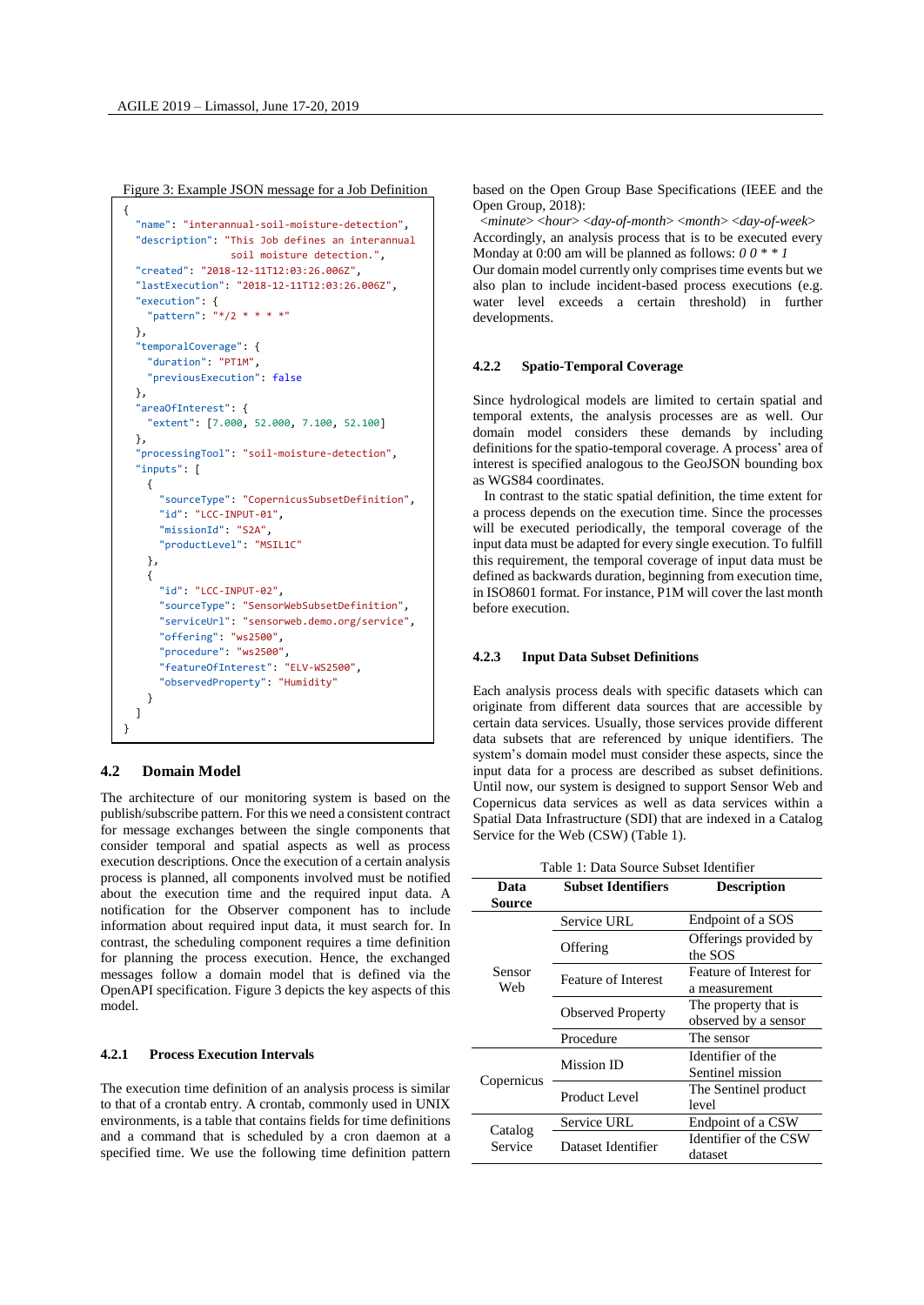These identifiers do not reference a specific dataset, but rather define a subset of all the available datasets provided by a service. Future plans comprise the possibility to consider additional data sources, such as meteorological data provided by weather services.

# **4.3 Event-driven Processing**

An efficient platform for processing Earth Observation data needs to be able to react to the availability of new data immediately. As a result, the system architecture is designed around the publish/subscribe message exchange pattern.

Dedicated components within the architecture observe the different data sources depending on the Jobs registered in the overall system. Jobs define the required inputs for processing by providing a set of subsetting parameters (e.g. area of interest for Sentinel imagery, measurement stations for Sensor Web data). Thus, these components are able to observe the data centers efficiently. If Sentinel input is required, a component regularly searches the Copernicus Open Access Hub API for new imagery for the given area of interest with sufficient quality (i.e. cloud coverage and spatial overlap). If new data candidates are identified, a metadata reference to these is communicated to the internal message broker component. Interested components (e.g. pending Job executions) subscribe to the data and can immediately start the processing once the desired data is available. Figure 3 illustrates the workflow.

An important aspect is the provision of metadata (which contain the reference to the data) instead of the actual data. A WPS component is responsible for resolving the reference and retrieving the actual data in order to execute the tools by providing the data. This pattern facilitates efficient processing, i.e. processing near the data's physical storage location.

# **5 Future Work**

In our paper, we presented an architecture that supports automatic workflows for processing heterogenous in-situ and remote sensing data as well as data provided by services that are associated with a certain SDI in order to provide innovative analytics services for an optimized water monitoring. We described different approaches that refer to the various challenges, we have to deal with when designing an eventdriven system that is ready to exploit existing infrastructures for processing Copernicus data. The microservice-oriented design of our system components enables the system's deployment on platforms that provide container virtualization environments, such as DIAS or CODE-DE. In addition, the publish/subscribe pattern supports the triggering of processing workflows for occurring events, such as the availability of certain required datasets.

Since the concept of this paper is work in progress, some challenges remain and will be addressed in the future. We are planning to encapsulate Earth Observation tools via the WPS interface as we described in the architecture overview section. As a result, we must deal with the different APIs those tools provide. An easy way to use the Sentinel Application Platform with the Sentinel Toolboxes would be to integrate the required Sentinel Toolbox modules via a Java API within the WPS process implementation. In contrast, the Orfeo Toolbox provides a CLI or Python interface that requires a custom approach for bindings to the WPS component.

Furthermore, we have to evaluate the different Copernicus processing platforms to see whether they are able to provide a suitable environment in which our system can operate. Such a platform should enable easy access to the Sentinel datasets as well as the deployment of custom process algorithms. We are currently implementing our system within a demo cloud environment to analyze its cloud readiness. However, we plan to deploy the system in an operational cloud environment like the ones provided by some Copernicus data platforms, in order to exploit its whole potential.



Figure 3: Publish/Subscribe Workflow for Observing Data Centers.